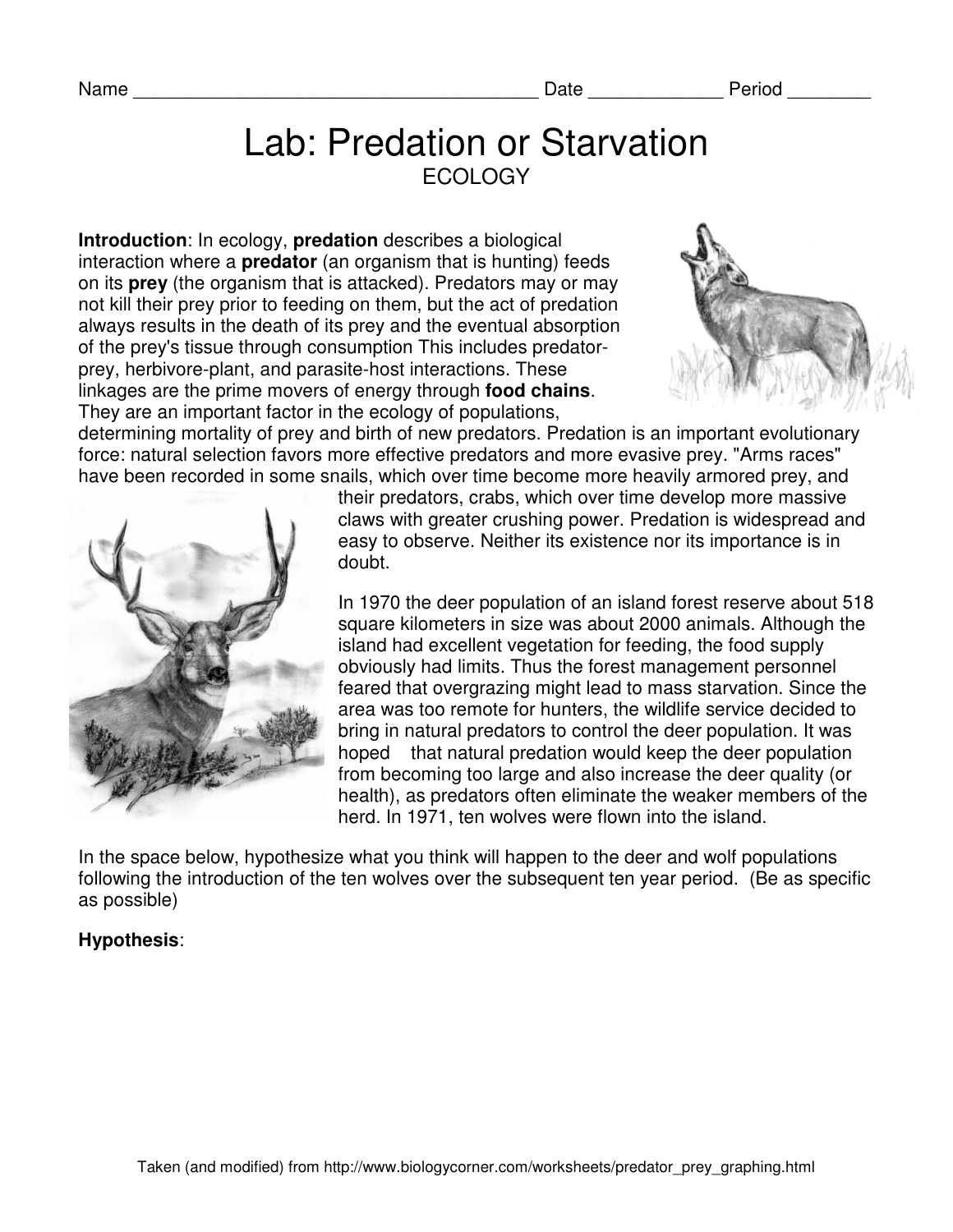The results of this program are shown in the following table. The "Deer Population Change" is the number of deer born minus the number of deer that died during that year. Fill out the last column for each year (the first has been calculated for you).

| Year | Wolf<br><b>Population</b> | <b>Deer</b><br><b>Population</b> | <b>Deer</b><br><b>Offspring</b> | <b>Predation</b> | <b>Starvation</b> | <b>Deer</b><br><b>Population</b><br>Change |
|------|---------------------------|----------------------------------|---------------------------------|------------------|-------------------|--------------------------------------------|
| 1971 | 10                        | 2,000                            | 800                             | 400              | 100               | $+300$                                     |
| 1972 | 12                        | 2,300                            | 920                             | 480              | 240               |                                            |
| 1973 | 16                        | 2,500                            | 1,000                           | 640              | 500               |                                            |
| 1974 | 22                        | 2.360                            | 944                             | 880              | 180               |                                            |
| 1975 | 28                        | 2,224                            | 996                             | 1,120            | 26                |                                            |
| 1976 | 24                        | 2,094                            | 836                             | 960              | $\overline{2}$    |                                            |
| 1977 | 21                        | 1,968                            | 788                             | 840              | $\mathbf 0$       |                                            |
| 1978 | 18                        | 1,916                            | 766                             | 720              | $\mathbf 0$       |                                            |
| 1979 | 19                        | 1,952                            | 780                             | 760              | $\overline{0}$    |                                            |
| 1980 | 19                        | 1,972                            | 790                             | 760              | $\mathbf 0$       |                                            |

1. Graph the **deer** and **wolf** populations on the graph below. Use one color to show deer populations and another color to show wolf populations.



**Year** 

Taken (and modified) from http://www.biologycorner.com/worksheets/predator\_prey\_graphing.html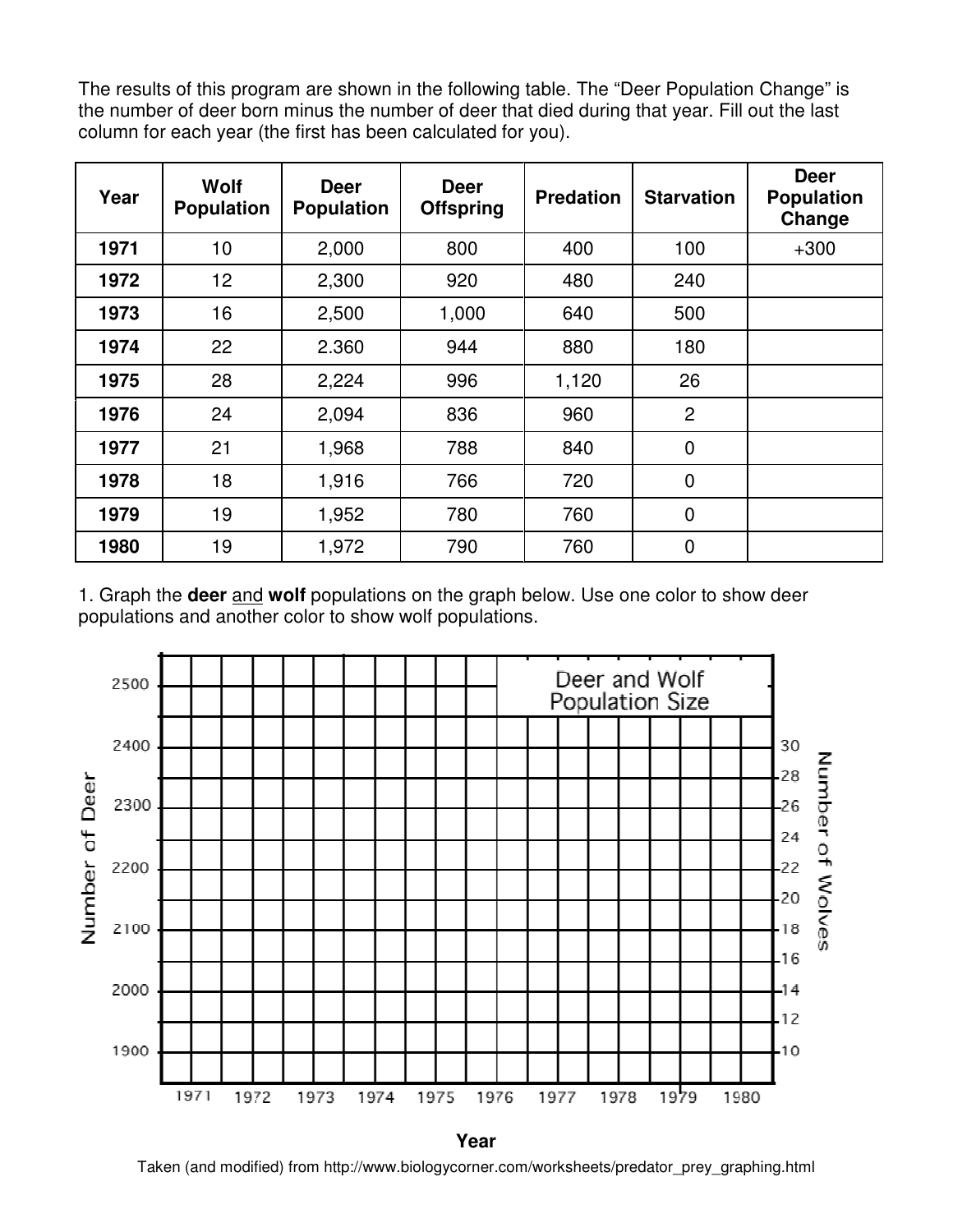## **Analysis and Conclusion:**

1. Describe what happened to the deer and wolf populations between 1971 and 1980.

2. Was your original hypothesis correct or not?

3. What do you think would have happened to the deer on the island had wolves NOT been introduced?

4. Most biology textbooks describe that predators and prey exist in a balance. This "balance of nature" hypothesis has been criticized by some scientists because it suggests a relationship between predators and prey that is good and necessary. Opponents of this hypothesis propose the following questions:

Why is death by predators more natural or "right" then death by starvation?

How does one determine when an ecosystem is in "balance"?

Do predators really kill only the old and sick prey? What evidence is there for this statement?